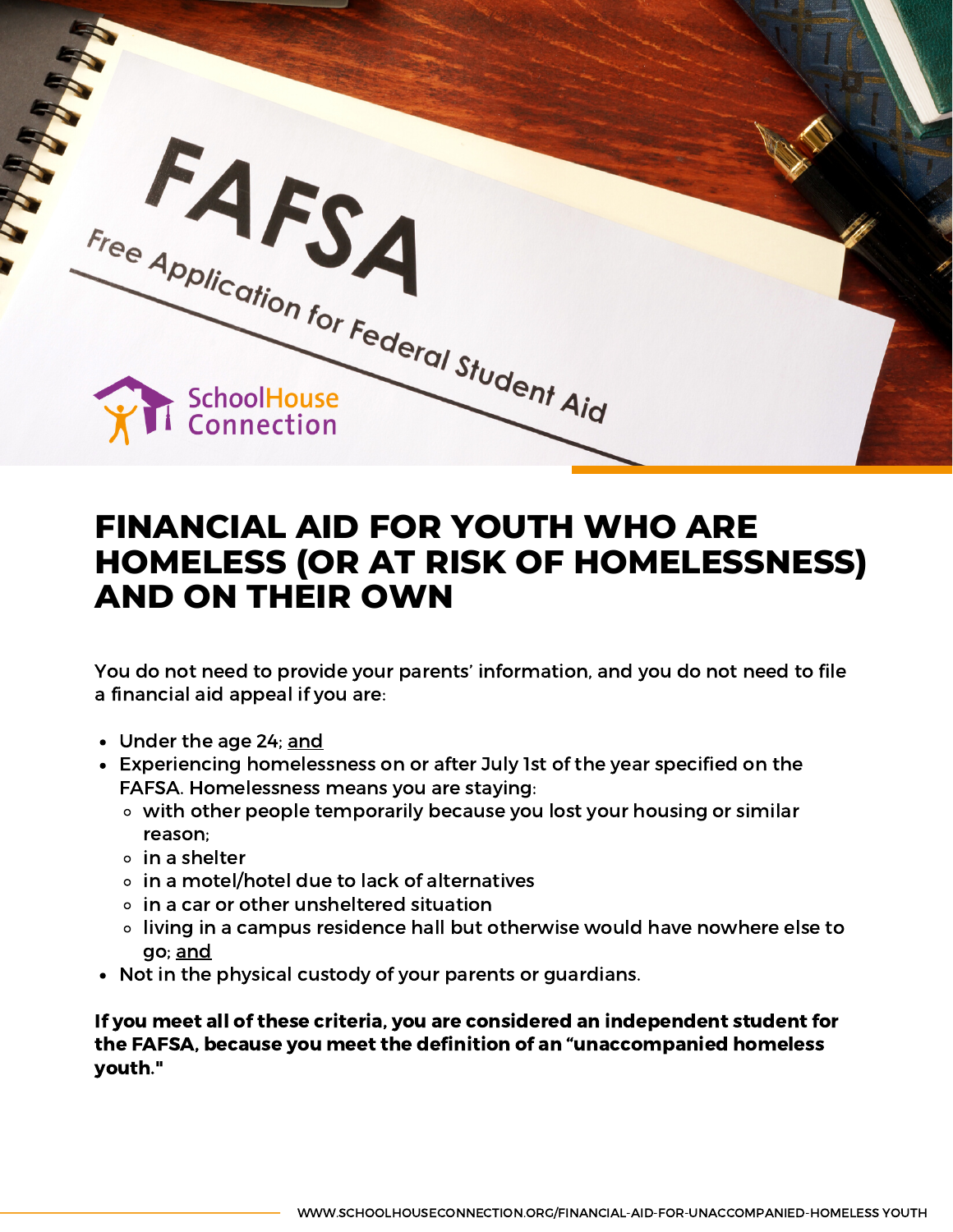**To complete your FAFSA, you will need one of the following three people to determine your status as an unaccompanied homeless youth.**

#### 1. McKinney-Vento liaison or another high school staff member.

If you were identified as homeless in high school by a McKinney-Vento liaison or another high school staff member who knew about your homelessness, you might have received a determination letter in high school. Your liaison can write a letter for you each year of college if you continue to meet the definition of an unaccompanied homeless youth, and if the liaison knows enough about your situation to make a determination. Financial aid administrators are required to accept this letter, unless they have conflicting information. Reach out to your high school and ask for the McKinney-Vento liaison's contact information. Use the email template below to request a determination letter from the liaison.

#### 2. Shelters that are HUD-funded or a youth or transitional program.

If you stayed at a shelter, you may be able to request a letter from this shelter. Shelters that are HUD-funded or a youth or transitional program are authorized to write a determination letter. Financial aid administrators are required to accept this letter, unless they have conflicting information. Reach out to the shelter or program you stayed at and ask for the Director's contact information. Use the email template below to request a determination letter.

#### 3. Financial aid administrator.

If you do not have, and cannot obtain, a determination letter from the people above, your financial aid administrator must make a determination based on the definitions of unaccompanied and homeless, or unaccompanied, self-supporting, and at risk of homelessness. Financial aid administrators can make a determination based on a documented interview with you. The goal of this conversation is to determine if you meet these definitions, not to determine or assess the reasons why you are experiencing homelessness. Please use the email template below to request a documented interview with your financial administrator.

For definitions of homelessness, please visit pages 7 and 8.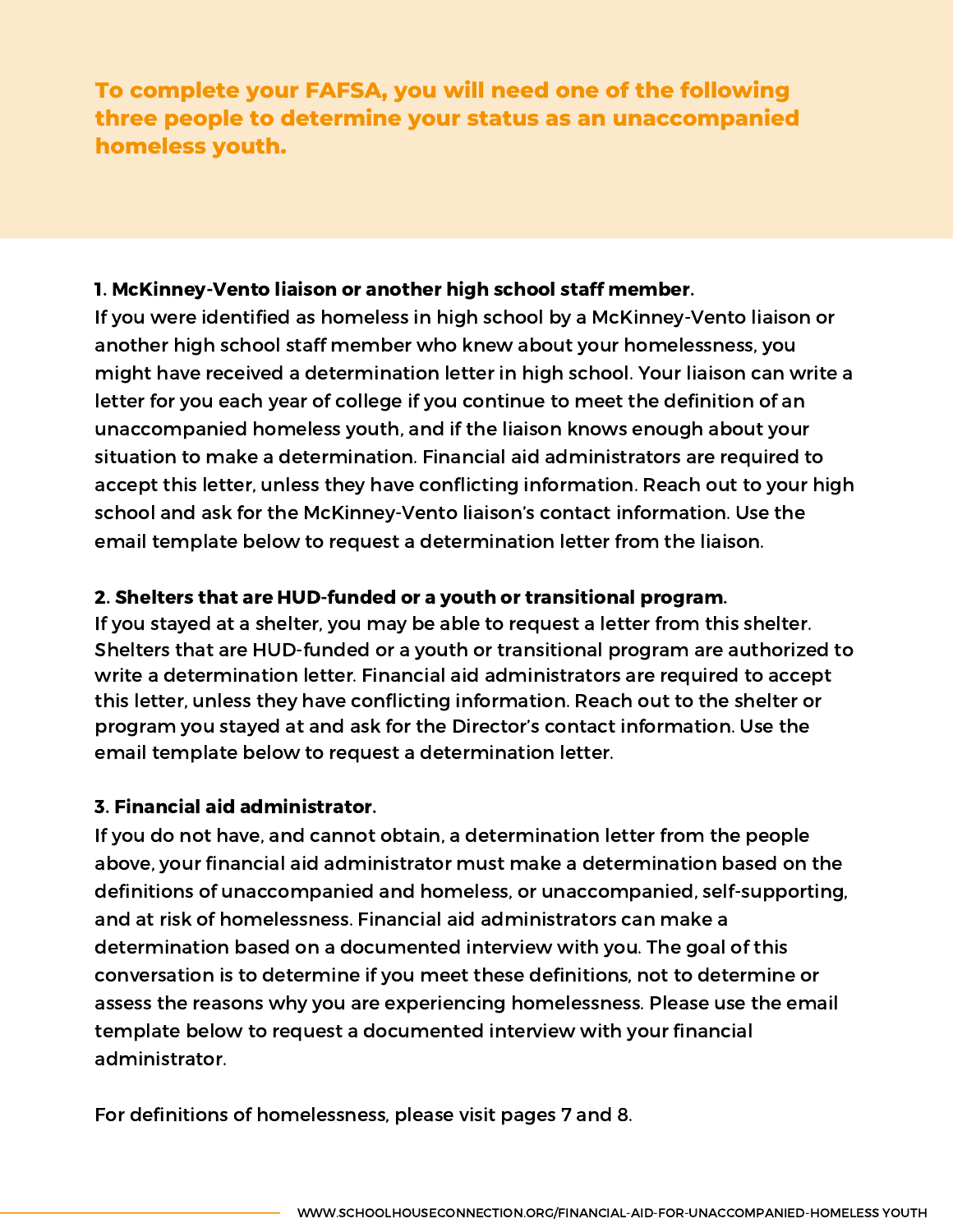## **EMAIL TEMPLATE TO MCKINNEY-VENTO LIAISONS REQUESTING A DETERMINATION LETTER**

Dear (Insert name of Liaison),

My name is (insert name) and I am emailing to request a letter determining my status as an Unaccompanied Homeless Youth for my Financial Aid. I attended (insert school) from (insert dates).

SchoolHouse Connection has provided this [tool](https://www.schoolhouseconnection.org/sample-form-letter-to-determine-the-independent-student-status-of-unaccompanied-homeless-youth/) to help authorized entities, including McKinney-Vento liaisons, make determinations for unaccompanied homeless youth.

I am available during these times (insert availability) and can be reached at (insert email address and phone number).

Thank you and I look forward to hearing from you soon.

(Signature & Student ID Number)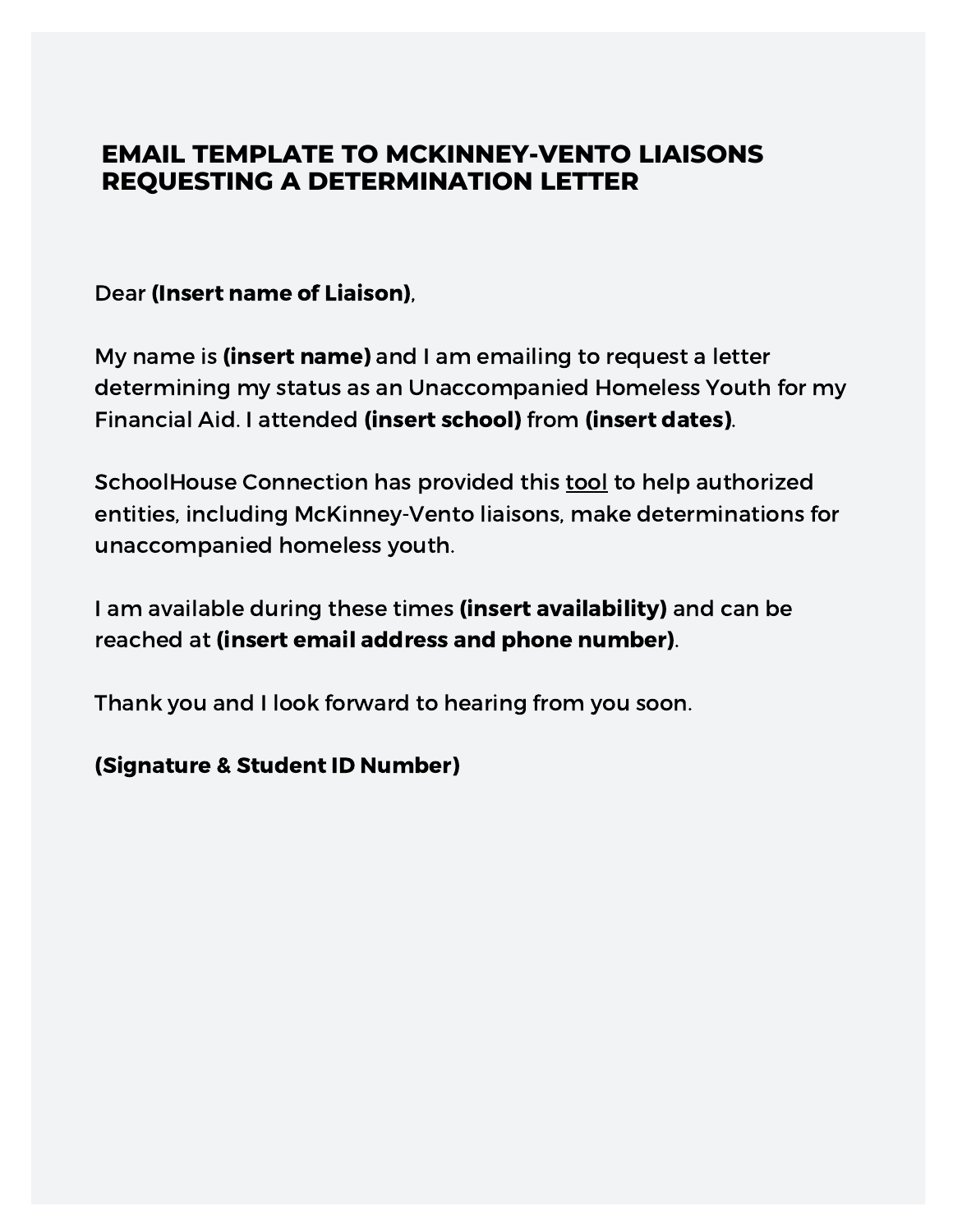## **EMAIL TEMPLATE TO HUD-FUNDED/YOUTH OR TRANSITIONAL PROGRAM REQUESTING DETERMINATION LETTER**

Dear (Insert name of Director, or Designee of the Director),

My name is (insert name) and I am emailing to see if (insert name of shelter) is a HUD or RHYA funding recipient. If so, I would like to request a letter determining my status as an Unaccompanied Homeless Youth for my Financial Aid.

SchoolHouse Connection has provided this [tool](https://www.schoolhouseconnection.org/sample-form-letter-to-determine-the-independent-student-status-of-unaccompanied-homeless-youth/) to help authorized entities, including directors of HUD or RHYA-funded shelters, make determinations for unaccompanied homeless youth.

I am available during these times (insert availability) and can be reached at (insert email address and phone number).

Thank you and I look forward to hearing from you soon.

(Signature)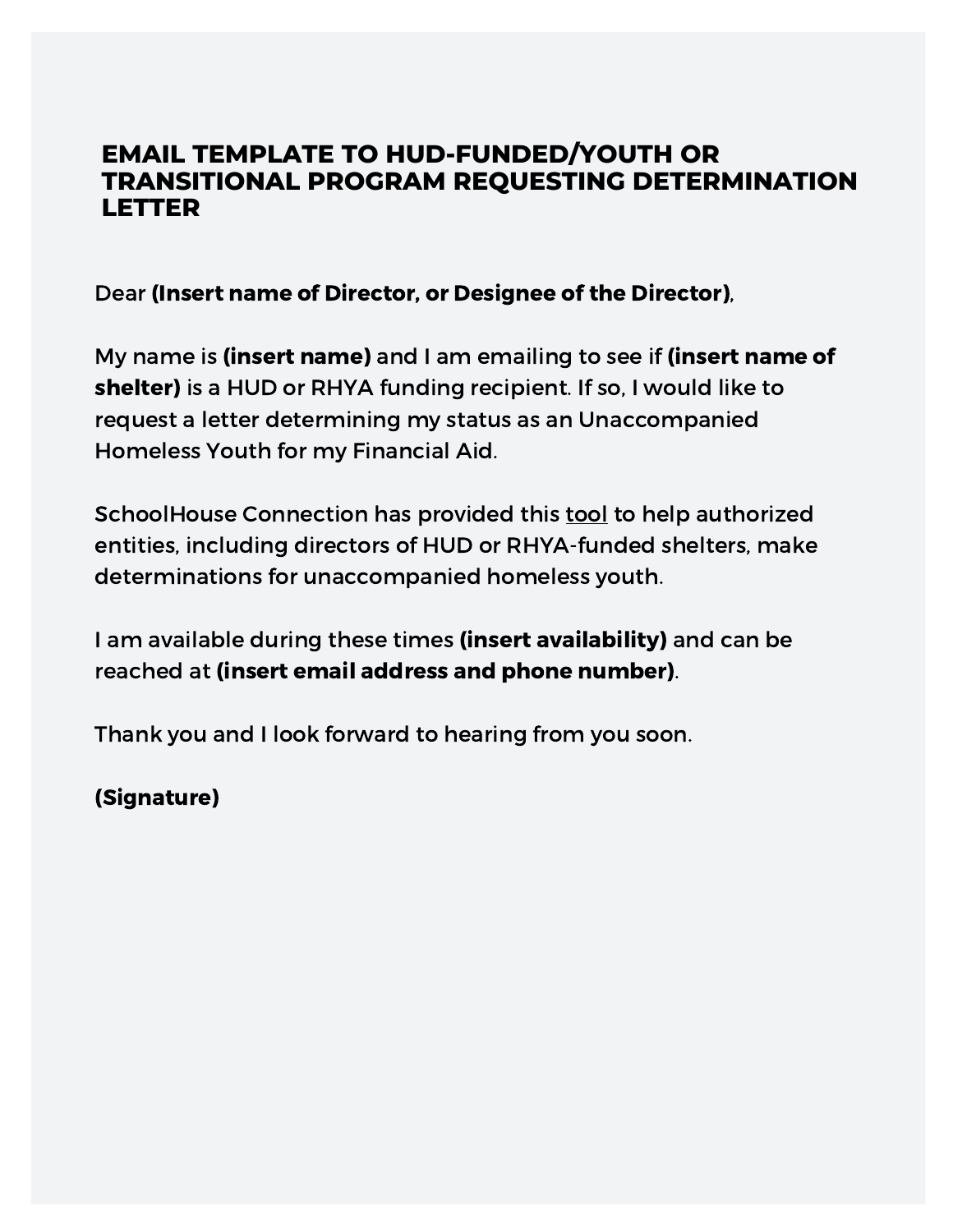## **EMAIL TEMPLATE TO FINANCIAL AID ADMINISTRATORS REQUESTING DOCUMENTED INTERVIEW FOR INDEPENDENT STATUS**

Dear Financial Aid Administrator,

My name is (insert name) and I am emailing to request a documented interview to determine my independent status as an unaccompanied homeless youth.

I do not have and am unable to obtain documentation from any of the legally authorized entities: a school district homeless liaison, the director (or designee) of an emergency shelter or transitional housing program funded by the U.S. Department of Housing and Urban Development, or the director (or designee) of a runaway or homeless youth basic center or transitional living program.

Therefore, as described in the [Application](https://ifap.ed.gov/sites/default/files/attachments/2019-07/1920FSAHbkAVG_0.pdf) Verification Guide, I am requesting to receive a determination from my Financial Aid Administrator. This [tool](https://nche.ed.gov/wp-content/uploads/2020/02/faa-uhy-tool-2020-2021-fafsa.pdf) from the U.S. Department of Education's technical assistance center provides a document for conducting an interview.

I am available during these times (insert availability) and can be reached at (insert email address and phone number).

Thank you and I look forward to hearing from you soon. (Signature & Student ID Number)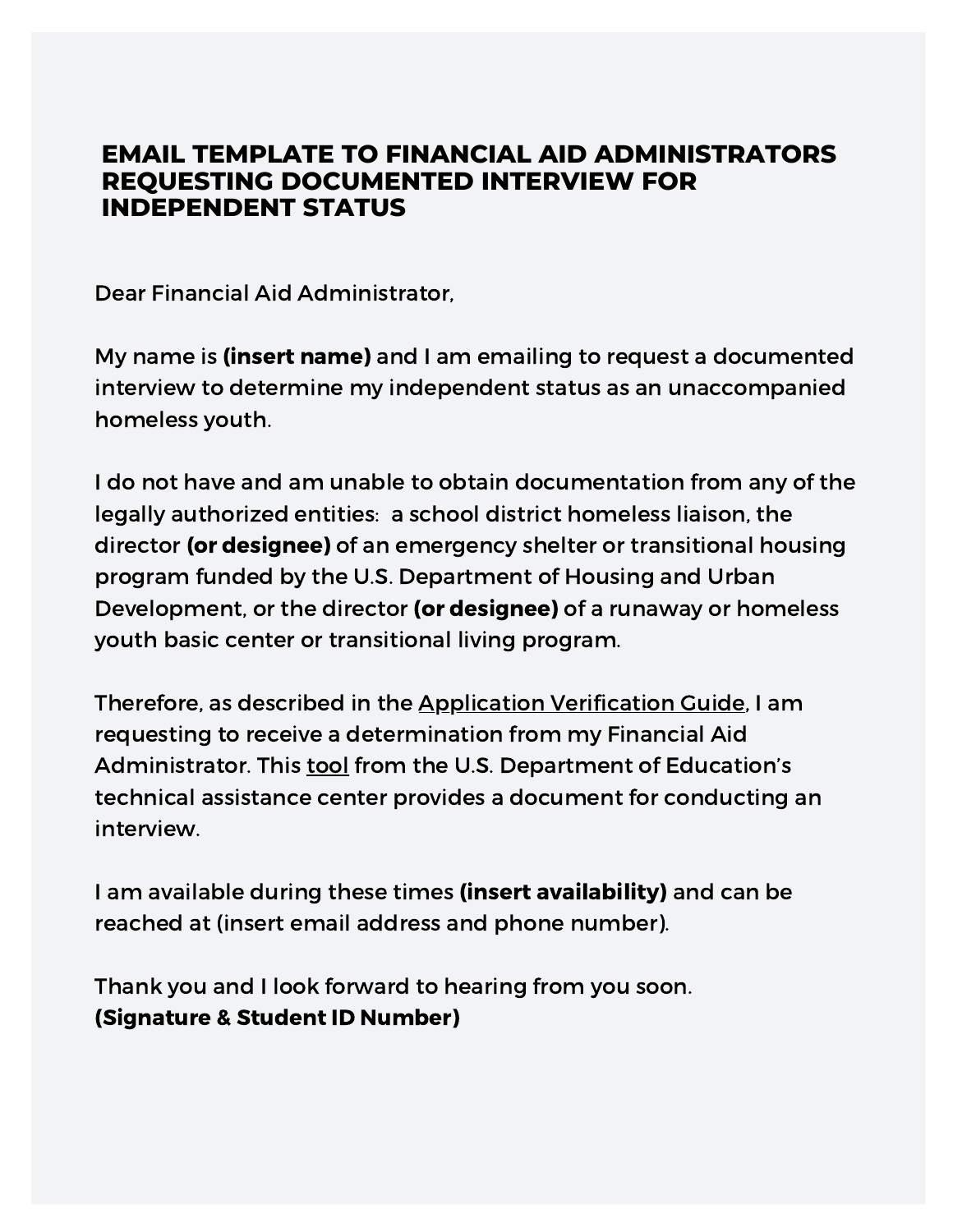...

# **OTHER TIPS FOR COMMUNICATING**

When requesting financial aid documents, it is important to keep detailed records of all conversations you have and with whom you speak. Here are some tips for requesting financial aid documents or information:

1. Use your University email address or a reliable email address whenever possible.

2. In the subject line of each email, be sure to include your first and last name and a few words about what you are asking or requesting. For example, "John William's Financial Aid Letter Request" You can also include your Student ID number when it applies.

3. If you speak on the phone with someone, consider writing notes in an email while you are on the call and sending it to yourself as a reminder of what happened on the phone call.

4. Follow-up each week as needed if you have not gotten a response, or if you need additional assistance.

5. Consider moving all financial aid emails into a folder titled "FAFSA," so that you can quickly access them when needed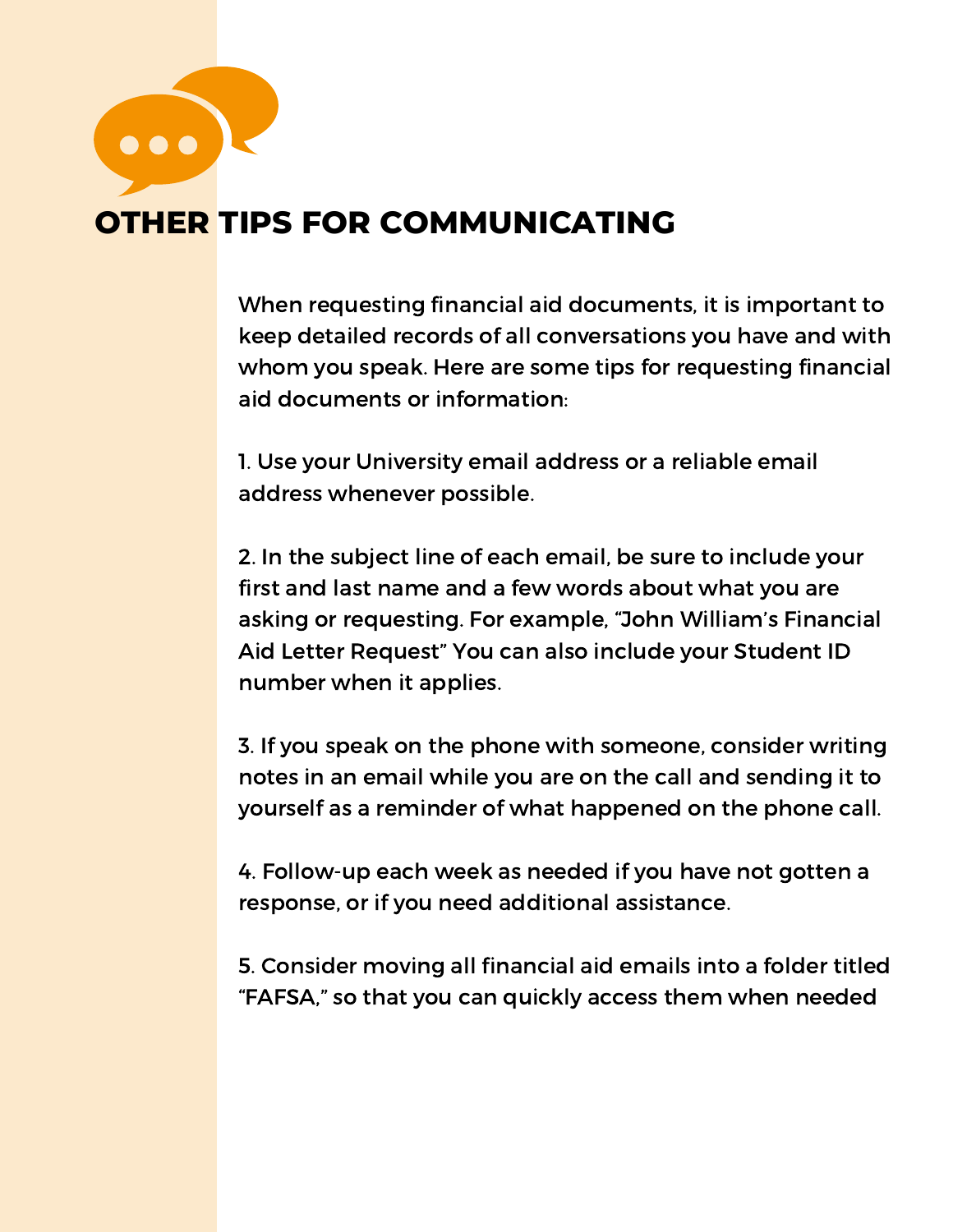### **PERTINENT DEFINITIONS FROM THE U.S. DEPARTMENT OF EDUCATION'S APPLICATION AND VERIFICATION GUIDE 2019-2020**

#### Homeless

"A student is considered homeless if he lacks fixed, regular, and adequate housing. This is broader than just living "on the street." It includes temporarily living with other people because he had nowhere else to go; living in substandard housing (if it doesn't meet local building codes or the utilities are turned off, it is generally not adequate); living in emergency or transitional shelters, for example, trailers provided by the Federal Emergency Management Agency (FEMA) after disasters; or living in motels, camping grounds, cars, parks, abandoned buildings, bus or train stations, or any public or private place not designed for humans to live in. It also includes living in the school dormitory if the student would otherwise be homeless. A student living in any of these situations and fleeing an abusive parent may be considered homeless even if the parent would provide support and a place to live."

#### Unaccompanied

"When a student is not living in the physical custody of a parent or guardian."

#### At Risk of Being Homeless

"When a student's housing may cease to be fixed, regular, and adequate, for example, a student who is being evicted and has been unable to find fixed, regular, and adequate housing

#### Self-Supporting

"When a student pays for his own living expenses, including a fixed, regular, and adequate housing."

#### Youth

"Any student who is not yet 24 may qualify for a homeless youth determination."

#### Recognized third parties

"Relevant information can come from recognized third-parties such as private or publicly funded homeless shelters and service providers, financial aid administrators from another college, college access programs such as TRIO and GEAR UP, college or high school counselors, other mental health professionals, social workers, mentors, doctors, and clergy.